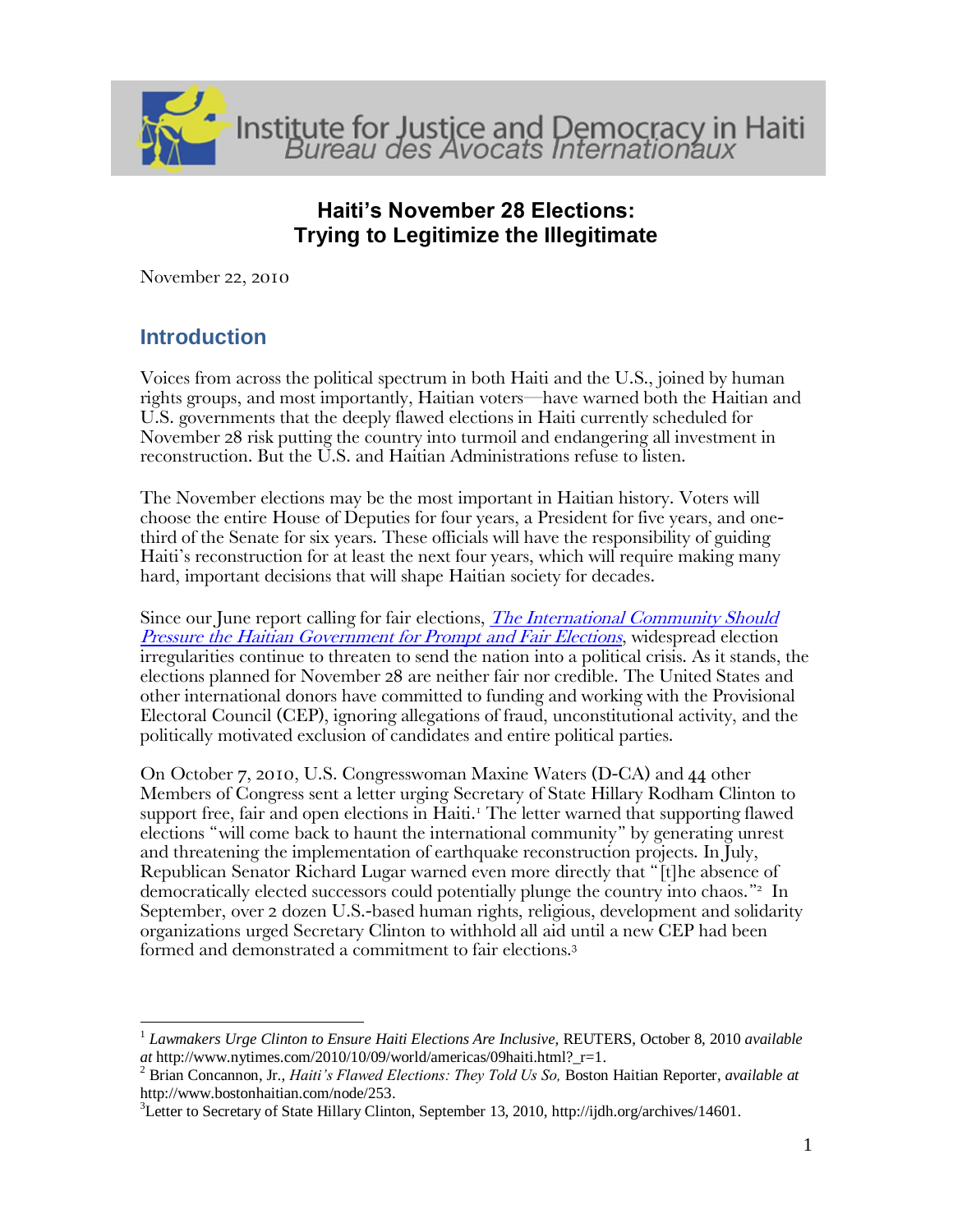The warnings were disregarded. The CEP's Treasurer, Jacques Belzin, stated in an interview on October 14 that the U.S. had already contributed four of the five million dollars it pledged to the CEP the elections.

Several political parties, including Fanmi Lavalas, Alternative, UCAAD, Rasemble and Liberation are calling for a boycott of the elections unless meaningful steps are taken to restore confidence in the scandal plagued CEP.<sup>4</sup> Reports from the numerous displaced persons camps are filled with anger, frustration and calls to boycott the elections due to its lack of fairness and transparency.<sup>5</sup> With the cholera outbreak in mid- October, more and more Haitians are asking their government to postpone the elections and focus resources on trying to control the potential epidemic.<sup>6</sup>

The actions by the CEP and the support of international actors have set Haiti on course for the staging of an illegitimate and undemocratic election that may lead to widespread social unrest, adding political fuel to the social and physical devastation unleashed by the earthquake and cholera epidemic.

# **Election Flaws**

 $\overline{a}$ 

The CEP lacks credibility in Haiti because: a) it was hand-picked by President Préval; b) a predecessor CEP, containing many of the same members improperly excluded all candidates from Haiti's largest political party, Fanmi Lavalas (FL) from Senatorial elections in April and June 2009; c) it excluded 15 political parties from the upcoming Parliamentary elections without adequate justification; and d) it has been marred with allegations of corruption.

#### Exclusion of *Fanmi Lavalas* from the April/June 2009 Elections

In the April/June 2009 elections for 12 of the 30 seats in the Senate, the CEP barred Fanmi Lavalas from participating on the grounds of a politically motivated, last minute technicality. The CEP registered Fanmi Lavalas as a party, but excluded every FL candidate from taking part in the elections. The CEP allowed someone with no authority to represent FL to register additional candidates after the period for registration had ended, and then excluded the party for submitting two different lists. <sup>7</sup> When the factions then jointly submitted one list of candidates, the CEP further required an original signature (non-facsimiled) from party leader former President Jean-Bertrand Aristide. The CEP created this new requirement knowing that President Aristide was in exile in South Africa and would be unable to deliver it in time. 8

5 Judith Scherr, *Empty Promises, Empty Votes,* IPS, September 29, 2010, *available at*  http://ipsnews.net/news.asp?idnews=53000http://ipsnews.net/news.asp?idnews=53000.

<sup>6</sup> *Four Candidates Seek Delay in Election*, ABC News, November 21, 2010

IJDH, June 30, 2010, [http://ijdh.org/wordpress/wp-content/uploads/2010/07/Elections-Process-6-30-](http://ijdh.org/wordpress/wp-content/uploads/2010/07/Elections-Process-6-30-10_final-1.pdf) [10\\_final-1.pdf,](http://ijdh.org/wordpress/wp-content/uploads/2010/07/Elections-Process-6-30-10_final-1.pdf) p. 3

<sup>&</sup>lt;sup>4</sup> Katherine Schulten, *Haiti News: Opposition Parties Call For Election Boycott*, Ayitinou.com, September 21, 2010, *available at* http://www.ayitinou.com/article-posts/29-haitian-articles/2542-haiti-newsopposition-parties-call-for-election-boycott.html.

http://www.abc.net.au/news/stories/2010/11/21/3072136.htm?section=justin.

<sup>7</sup> Judith Scherr, *Why Aristide's Party Won't Vote, Interview with Dr. Maryse Narcisse of Fanmi Lavalas*, November 17, 2010, *available at* [http://www.counterpunch.org/scherr11172010.html.](http://www.counterpunch.org/scherr11172010.html)

<sup>8</sup> *The International Community Should Pressure the Haitian Government for Prompt and Fair Elections*,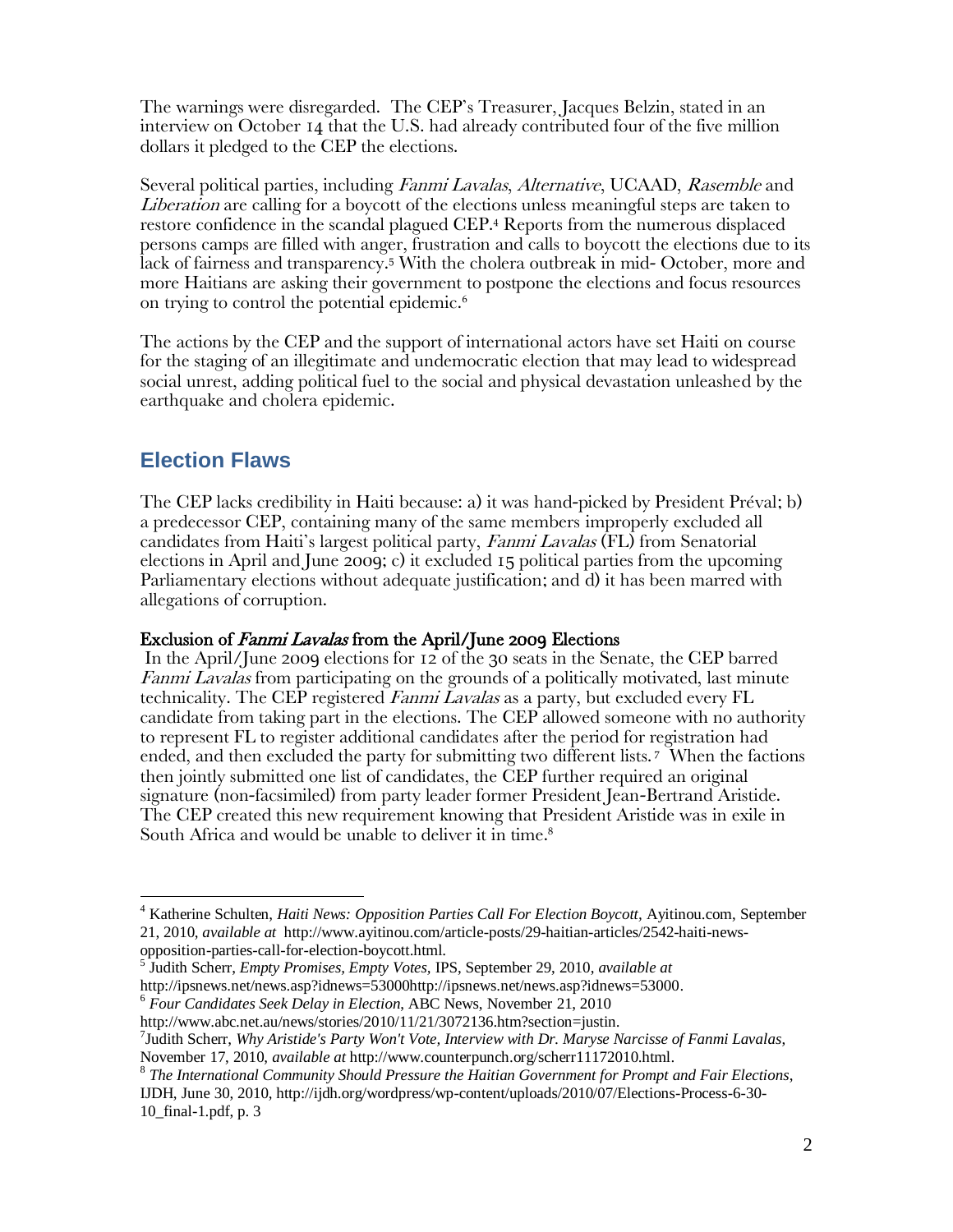The CEP's exclusion of FL was not justified under Haitian law. The CEP's mandate does not give it authority to exclude legally recognized political parties, such as FL. <sup>9</sup> Moreover, if the two groups claiming to be FL tried to register for the elections, a more fair remedy would have been for the CEP to decide which groups was the representative of the party the Council had accepted for registration, rather than excluding both groups. Otherwise, any party could get pushed off the ballot by a group of people filing a duplicate set of candidates.

The CEP not only lacks a good reason for excluding political parties and candidates, it also lacks the constitutional legitimacy to do so. Despite the permanent council required by Haiti's 1987 Constitution, every CEP that has run elections since 1987 has been provisional.<sup>10</sup> The CEP's composition is suppose to be made up with nine representatives from the private sector, the Catholic, Episcopal, and Lutheran churches, the human rights sector, the Supreme Court, and political parties. President Préval has not only chosen which 9 groups participate in the nominations, he has also required each group to submit the names of two people, from which the President selected one. President Préval's system ensures that he retain control over all  $9$  members of the Council.<sup>11</sup> The CEP's close relationship with President Rene Préval has raised doubts about its ability to be politically neutral.<sup>12</sup>

Under Haitian law the CEP does not have the legal authority to exclude any legally recognized political party, but it has continued to ignore both internal and international pressure to reverse its decision.<sup>13</sup> When the CEP first announced the disqualification of Fanmi Lavalas and other parties from Senate elections held in April and June 2009, the U.S., the U.N. and the OAS denounced them as undemocratic. The U.S. Embassy warned that the exclusion would ``inevitably'' raise questions about the election's credibility. But the CEP called the international community's bluff and kept the excluded parties out. The international community blinked by not only accepting the flawed elections, but paying for them, too: international donors supplied \$12.5 million, 72 percent of the election's cost. Haitian voters, knowing a fraud when they see one,

<sup>&</sup>lt;sup>9</sup> The Haitian Constitution dictates that political parties "may be established and may carry out their activities freely" and "the conditions for their recognition and operation, and the advantages and privileges reserved to them" must be determined by law. See, 1987 CONSTITUTION, art. 31-1. The Electoral Law of 2008, which is the governing law for electoral procedure, only requires candidates to provide an affidavit establishing his/her political party and that he/she was designated as a candidate by that party. See, Electoral Law of 2008, *Le Moniteur*, July 25, 2008, art. 94(l). Declarations of candidacy are accepted if the candidate's party first registered with the CEP. Electoral Law of 2008, *Le Moniteur*, July 25, 2008, Arts. 98 and 105.1. Article 106 of the Electoral Law only requires that lays out the requirements political parties must follow to register with a Permanent Electoral Council. Political parties need only show the party's act of recognition, which has not been defined in the Electoral Law. Electoral Law 2008, *Le Moniteur*, July 25, 2008, art. 106. Dr. Maryse Narcisse, spokesperson for *Fanmi Lavalas*, stated recently in an interview that FL registered as a political party in 1996 and again in 2008 as requested by the government, and has a certificate of official recognition by the Ministry of Justice. *See supra* note 7.

<sup>10</sup> IJDH, *supra* note 8, p. 5.

<sup>11</sup> Stephen Lendman, *Haiti's Electoral Charade,* PACIFIC FREE PRESS, Apr. 17, 2009,

http://www.pacificfreepress.com/news/1/4034-haitis-electoral-charade.html.

<sup>&</sup>lt;sup>12</sup> Alice Speri, *Haiti Election Commission Under Scrutiny for Ties to President Rene Preval*, The Christian Science Monitor, September 16, 2010 *available at* 

http://www.csmonitor.com/World/Americas/2010/0916/Haiti-election-commission-under-scrutiny-for-tiesto-President-Rene-Preval.

<sup>13</sup> *See supra* note 7.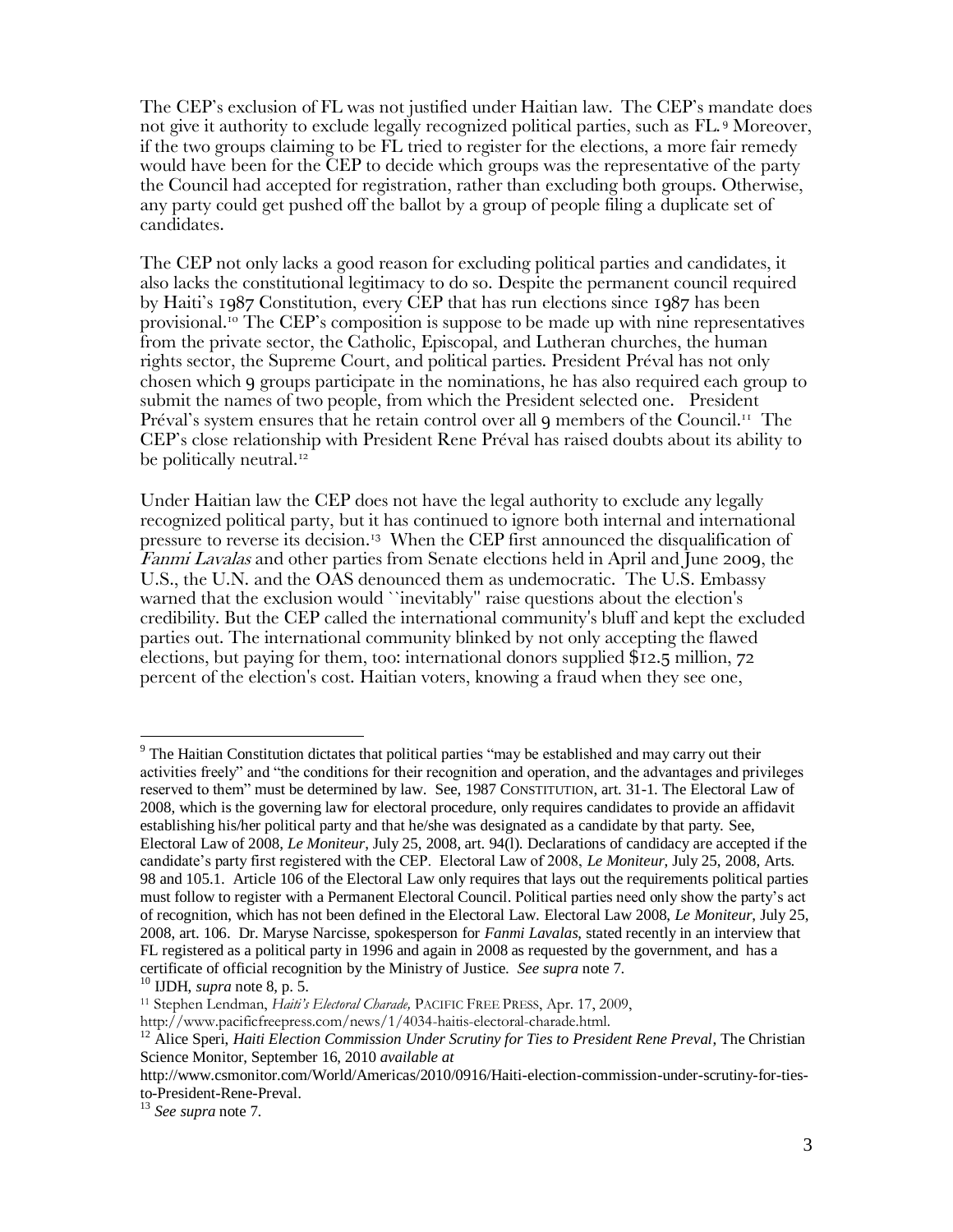boycotted. The CEP's official participation rate of 11 percent for the April elections was low enough, but most observers put the real figure at three to five percent.<sup>14</sup>

#### Exclusion of *Fanmi Lavalas* from the Proposed February 2010 Elections

On November 26, 2009, the CEP announced that FL would again be banned from participating in elections for all 99 seats in the Chamber of Deputies and 10 of 30 seats in the Senate, then scheduled for February 28, 2010. Again, FL had complied with election requirements under Haitian law.<sup>15</sup> President Aristide faxed a mandate to the CEP authorizing an FL representative, Dr. Maryse Narcisse, to take all necessary actions to register the party.<sup>16</sup> An original mandate from Aristide with a certificate from a Haitian Notary certifying Aristide's signature was hand-delivered to the CEP. <sup>17</sup> President Aristide confirmed on local Radio Solidarity that he had given authority to FL representative Dr. Narcisse to register the party.<sup>18</sup>

The CEP switched gears, abandoned its request for President Aristide's original signature, and instead cited FL for failing to submit an original party authorization for the April 2009 elections.<sup>19</sup> CEP President Gaillot Dorsainvil told local radio stations, "The Lavalas Family party will not be allowed to participate in the next election because the electoral council's legal counsel said the party did not meet all legal requirements.'<sup>20</sup>

The February elections were postponed due to the January 12, 2010 earthquake.

#### Exclusion of Fanmi Lavalas from the November 28, 2010 Elections

Voters on November 28 will choose the entire House of Deputies for four years, a President for five years, and one-third of the Senate for six years. The CEP announced in July that the head of each political party submitting a candidate for President must register presidential candidates in person. This requirement, which is new and has no basis in Haitian law, immediately disqualifies FL. 21 The head of FL, President Aristide, has been in exile since 2004 and the Haitian government has refused to issue him a passport. The CEP knows that he cannot enter Haiti to personally deliver the candidate list. As such, FL will not be represented in the Presidential elections.

FL is also excluded from the Parliamentary elections, as are at least 14 other political parties. The CEP has never issued a comprehensive explanation for the disqualification, but President Préval stated that the candidate list agreed upon in November 2009 for the proposed February 2010 elections would be carried over to these elections. <sup>22</sup> The reasons for excluding the other 14 parties continue to be unclear, as the CEP lacks any transparency and shrugs its obligations to explain its decisions.

 $\overline{a}$ <sup>14</sup> *Id.*

<sup>15</sup> 1987 Constitution of Haiti, Article 92; Civil Code of Haiti, Article 1749.

<sup>16</sup> Judith Scherr, *supra* note 7; *see also* IJDH, *supra* note 8, p. 3.

<sup>17</sup> *Id.*

<sup>18</sup> *Id.*

<sup>19</sup> IJDH, *supra* note 8, p. 3.

<sup>20</sup> Joseph Guyler Delva, *Aristide party barred from Haiti's February ballot*, Nov. 25, 2009, REUTERS, http://www.reuters.com/article/idUSTRE5AP03K20091126.

<sup>21</sup> *See supra* note 9.

<sup>22</sup> Nicole Phillips, *Members of Congress are Right to Urge Changes of Haiti's Flawed Electoral Process,* The Hill, October 11, 2010 *available at* http://thehill.com/blogs/congress-blog/foreign-policy/123601 members-of-congress-are-right-to-urge-changes-to-haitis-flawed-electoral-process.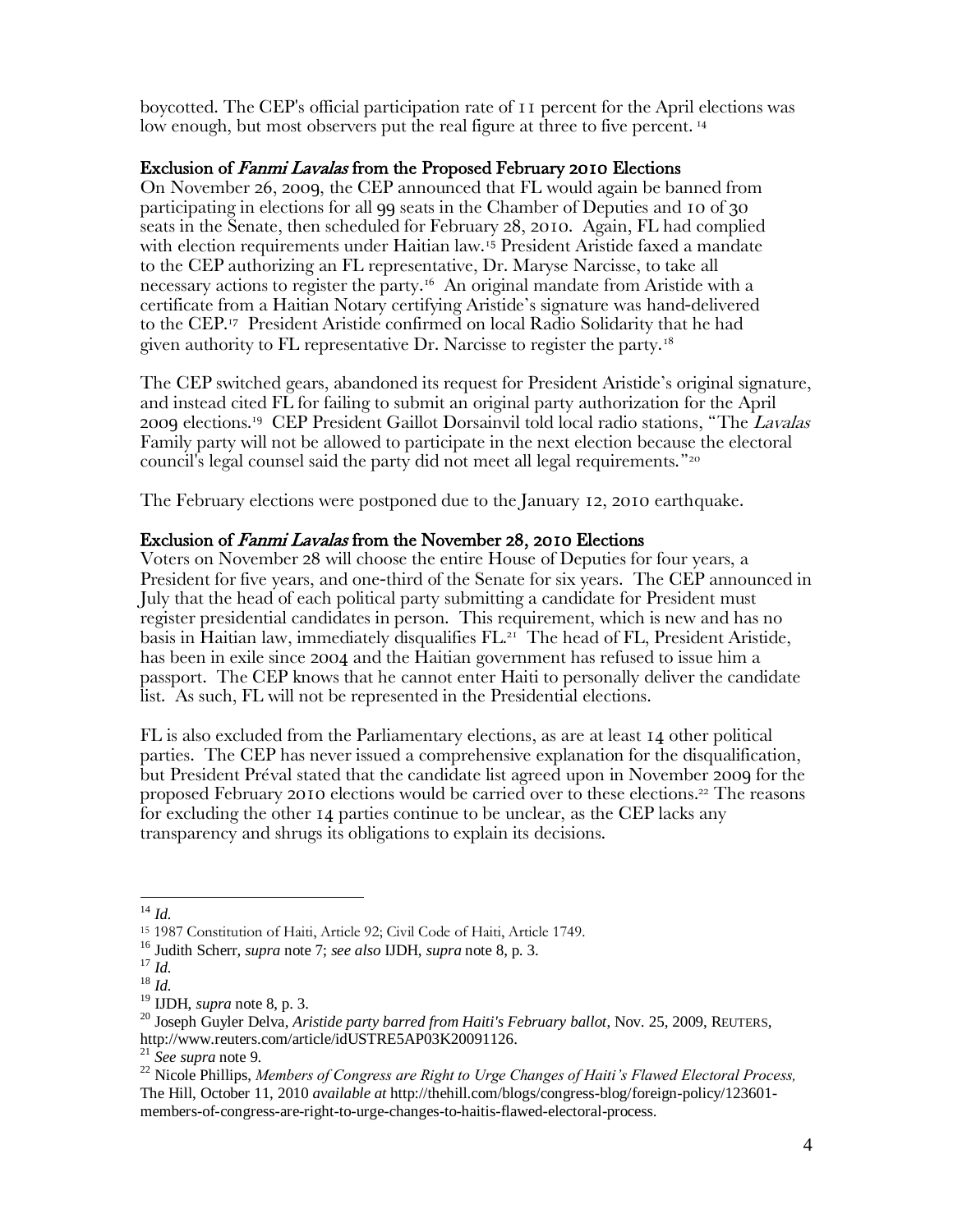The exclusion of FL is significant due to the fact that this is the most popular political party in the nation. It has won every election it has entered, and if allowed to participate in the coming election it would rival current President René Préval's party, Inite. International human rights lawyer Ira Kurzban pointed out the significance of this exclusion by relating the banning of FL in Haiti to that of the exclusion of both the Democratic and Republican parties from the 2012 Presidential elections in the United States. Kurzban goes on to say that 'No one would consider it a fair election, and certainly the people of the United States would rise up, claiming the election is unconstitutional and undemocratic. Yet the upcoming presidential and parliamentary elections in Haiti on Nov. 28 are just that — unfair, unconstitutional and undemocratic.<sup>"23</sup>

In response, some proponents of the November 28 elections minimize Fanmi Lavalas' exclusion by claiming that there are several *Lavalas* candidates in the presidential race, including Yvon Neptune, Leslie Voltaire, Jean-Henri Ceant and Yves Cristallin. While it is true that these and other candidates were at one time associated with the Lavalas social movement created in the 1980s, the social movement is separate from the political party, Fanmi Lavalas, which was created in 1996. This downplaying of the exclusion is misleading, as none of the former *Lavalas* supporters is part of the *Fanmi Lavalas* political party.

The CEP's exclusion of FL and other eligible political parties is intentional and makes it impossible to have fair or credible elections. When FL was excluded in the April 2009 elections, Haitians boycotted the elections and one-third of the senate took office with as few as 3% of the vote. Many Haitians are planning another boycott of these elections. If the voter turnout is low again, the new President and Parliament could take office without the vote or political support of its people, thus further weakening the government.

#### Scandals Surrounding the Electoral Council Running the Elections

The CEP has also been compromised by corruption allegations. The CEP's Catholic Church representative, Jean Enel Desir, who long ignored calls to step down due to allegations of corruption, resigned on August 16. 24 Desir cited to health concerns as the reason for stepping down. In June, Desir was under investigation by the government's Corruption Fighting Unit (ULCC) for charges of embezzlement and influence peddling.<sup>25</sup> It is assumed that Desir was the individual cited in Senator Richard Lugar's report for having been accused of stealing another member's salary.<sup>26</sup> The President and Director General of the CEP were also accused by a Haitian senator of awarding a significant contract to the relative of a CEP official.

Since the release of the CEP's approved list of Presidential candidates, there has been concern whether the 19 other candidates who did not make the list were excluded on constitutional grounds or if they were politically motivated.<sup>27</sup> The controversy surrounding CEP member Jean Enel Desir' allegations of fraud and his resignation only 4

<sup>23</sup> *Unfair and Undemocratic*, Miami Herald, Ira Kurzban, September 08, 2010, *available at* http://www.miamiherald.com/2010/09/08/1813042/unfair-and-undemocratic.html.

<sup>24</sup> *Who Will Be Eligible To Run,* Miami Herald, August 8, 2010, *available at*  http://www.miamiherald.com/2010/08/17/1780165/who-will-be-eligible-to-run-for.html.

<sup>25</sup> *Preval Veut Mentenir le CEP,* Haiti Libre, June 16, 2010, *available at* http://www.haiti-

liberte.com/archives/volume3-48/Haiti\_Liberte\_Juin\_16-22\_web.pdf.

<sup>26</sup> *Haiti: No Leadership-No Elections,* Committee on Foreign Relations, June 10, 2010, *available at*  http://lugar.senate.gov/issues/foreign/lac/haiti/pdf/report.pdf.

<sup>27</sup> *2010 Haiti Presidential Candidates List,*Belpolik.com, http://www.belpolitik.com/haitianpolitics.php/25.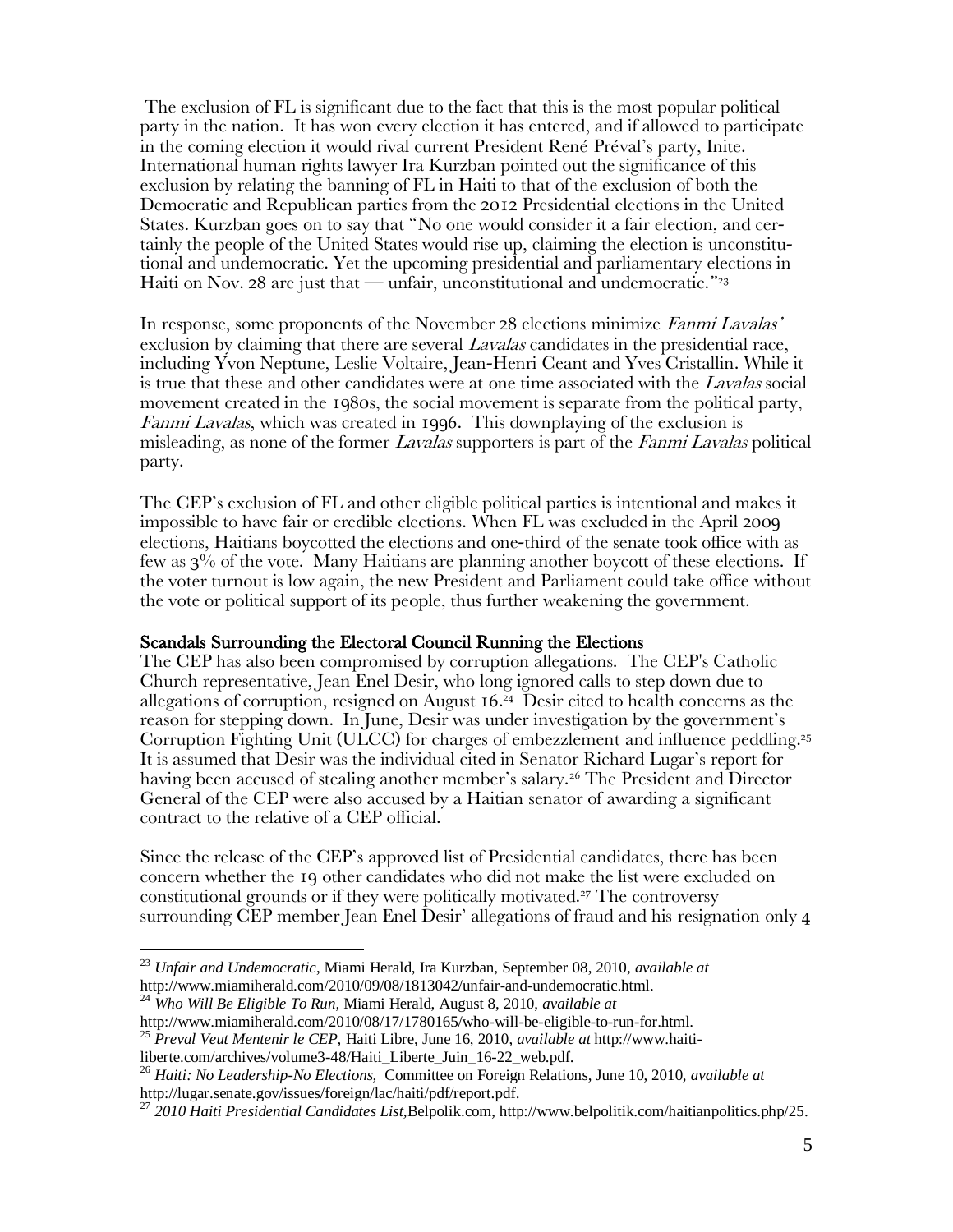days before the list of approved Presidential candidates was released raises suspicion around the politics behind the list. 28 An electoral observation mission led by the Organization of American States (OAS) and CARICOM (Caribbean Community) requested that the CEP disclose its reasons for rejecting the candidates, <sup>29</sup> but currently little effort has been made by the CEP to engage in any level of transparency.

The limited constitutional nature of the CEP members' elections, plus the corruption allegations while presiding over these elections, calls into question the validity of the CEP's authority, neutrality, and objectivity. As the U.S.-based International Foundation for Electoral Systems (IFES) noted in its May report, ''giving the mandate of organizing the upcoming elections to the current CEP would mean that the electoral process will be considered flawed and questionable from the beginning.''<sup>30</sup>

#### Flawed Election Preparation

 $\overline{a}$ 

The earthquake destroyed 40 percent of the country's polling stations. Further, thousands of homeless people do not have the required identification to cast their vote come November 28.<sup>31</sup> Due to overwhelming demand and scarce resources, the Office of National Identification (ONI) has reported that it is currently 'not up to the task assigned, namely, providing the national identification card for citizens who file the request.' 32

Given the displacement of a significant percentage of the population after the earthquake, it became necessary for potential voters to register in their new locations in order to be able to vote. Rather than provide additional support to the institutions legally established to register voters who change their residence, like ONI and the Office of Electoral Registry,<sup>33</sup> the CEP extra-legally created Centers of Operation and Verification (COVs) to register displaced voters in their new locations.<sup>34</sup> The COVs have been criticized for duplicating the role of ONI, creating a parallel process for voter registration without a clear legal grounding.<sup>35</sup> Additionally, having no formal mechanism for reconciling ONI's

Organizing-Free-and-Fair-Elections-in-Haiti.aspx.

<sup>28</sup> *Who Will Be Eligible to Run,* Miami Herald, September 8, 2010 *available at*

http://www.miamiherald.com/2010/08/17/1780165/who-will-be-eligible-to-run-for.html.

<sup>29</sup> *Haiti- OAS-CARICOM Mission Appeals for More Transparency,* Caribbean Daily News, August 21, 2010, *available at* http://www.caribbeandailynews.com/haiti-oas-caricom-mission-appeals-for-moretransparency/

<sup>30</sup> Sophie Lagueny & Rudolf Dérose, *Post-Disaster Assessment on the Feasibility of Organizing Free and Fair Elections in Haiti,* International Foundation for Electoral Systems, May 13, 2010 at 13, http://www.ifes.org/Content/Publications/ Reports/2010/Post-Disaster-Assessment-on-the-Feasibility-of-

<sup>31</sup> Jason Beaubien, *Weary, And Wary, Haitians Prepare For Elections,* NPR, October 7, 2010 *available at*  http://www.npr.org/templates/story/story.php?storyId=130402973.

<sup>32</sup> *Haiti-Elections: National Office of Identification Fingered*, Haiti Libre, September 28, 2010 *available at* http://www.haitilibre.com/en/news-1293-haiti-elections-national-office-of-identification-fingered.html.

<sup>33</sup> Décret relatif à la Carte d'Identification Nationale (CIN) 2005, *available at* [www.cephaiti2010.org](http://www.cephaiti2010.org/) and follow link to "Statistiques/Inscriptions (ONI)", then link to "Informations Légales".

<sup>&</sup>lt;sup>34</sup> The COVs were not created under any existing or pending legislation. Interview with CEP, October 14 2010.

<sup>&</sup>lt;sup>35</sup> According the Electoral Law of 2008, the list of registered voters should come from the ONI (*see* Art. 25) and should be updated in a permanent manner (as opposed to the ad hoc manner in which the COVs were created) so that modifications to the list conform to the Constitution and the Electoral Law (*see* Art. 28).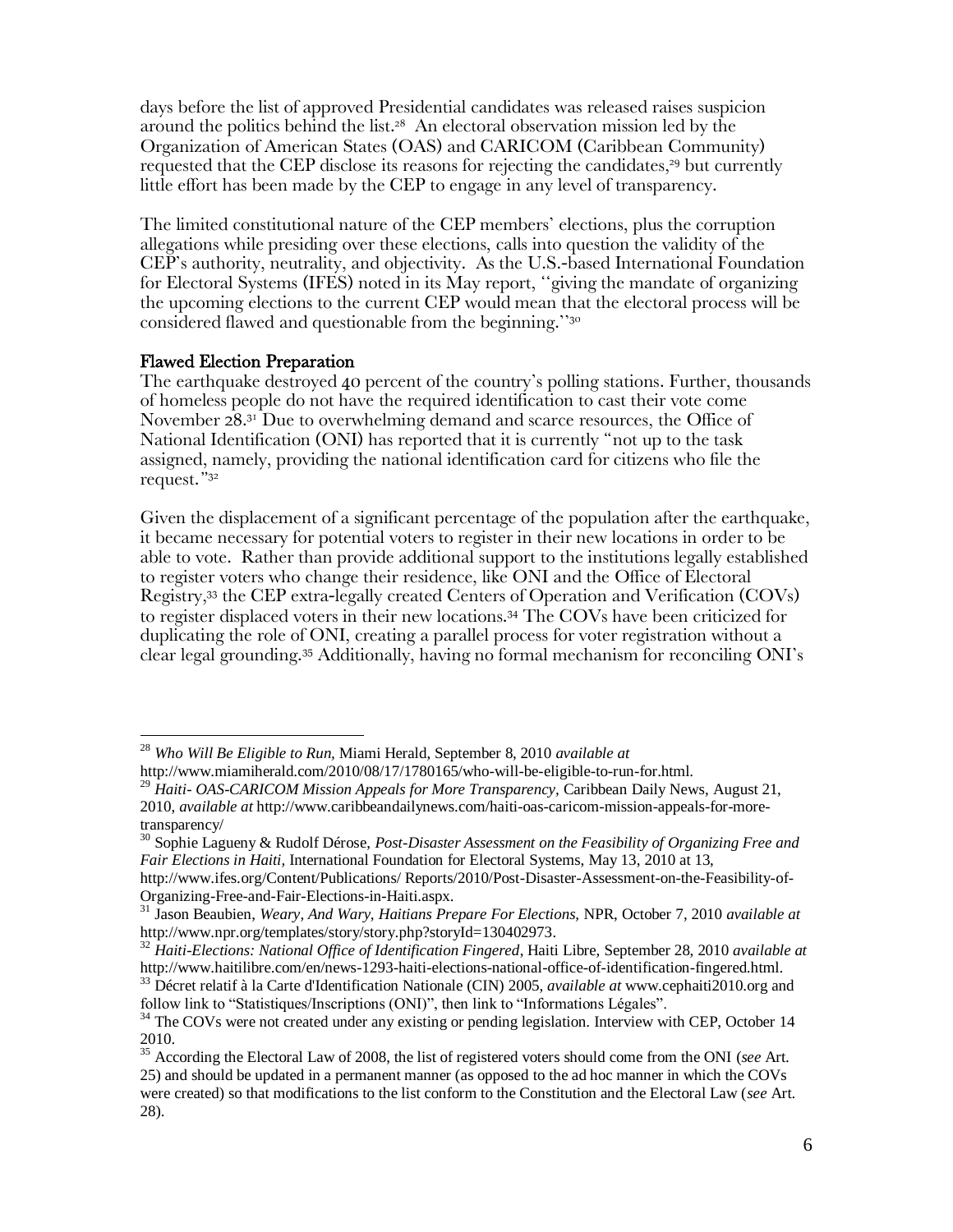list of voters' with the lists compiled by the COVs leaves open the possibility for doublevoting and other forms of fraud.<sup>36</sup>

The OAS has helped the CEP set up mobile clinics to help people get new identification cards, but many Haitians reported that the process is chaotic and extremely time consuming.<sup>37</sup> In an attempt to handle the massive displacement of voters, the CEP announced that it would place mobile election units in the camps to help facilitate voter participation. In addition, Venezuela promised to donate 30 vehicles for the elections. 38

Another concern is ensuring that the approximately 200,000 to 300,000 people who died in the earthquake will be removed from the electoral list. Death declarations are required by law before removing a name from the electoral registry.<sup>39</sup> But death certificates were difficult to obtain after the earthquake because most of the dead from the earthquake were buried in mass graves without any documentation . <sup>40</sup> There appears to be no general system in place for updating the ONI list and removing decedents from it on a regular basis.An inflated and inaccurate registration list makes it difficult to prevent ballot box stuffing with dead voters' registrations.

### **Efforts to Legitimize Illegitimate Elections**

#### Election Support from the United States

There has been some inconsistency in the statements of the United States government, as they have been calling for the restoration of order and democracy in Haiti, while at the same time supporting an illegitimate election. Secretary of State Hillary Clinton has spoken of the importance of elections in bringing both stability and legitimacy to  $\operatorname{Haiti}, ^\mathfrak{q}$ but has not acknowledged the calls headed by Maxine Waters and 44 other Members of Congress to withhold funding for the election unless the CEP takes greater steps towards inclusion and transparency.

The U.S. government and international community has made repeated statements about the importance of the upcoming elections to reconstruction of Haiti, but has been little discussion regarding the exclusion of *Fanmi Lavalas* and 14 other political parties from

<sup>&</sup>lt;sup>36</sup> According to a member of the CEP, individuals in each COV is trained to understand the system, and this individual is responsible for giving the list to the ONI to update and amend the original list to reflect the new voting locations of displaced persons. Voters are also given a document when they change their location through a COV that they can show to gain access to the voting bureau in their new location. However, the lack of a centralized process for updating the ONI electoral list is a serious concern. If a COV representative fails to have a name stricken from the original ONI list, this could technically result in one voter having authorization to vote twice -- once in their pre-earthquake location, and once in their new location. Meeting with CEP, Oct. 14, 2010.

<sup>37</sup> *See supra note 31.*

<sup>&</sup>lt;sup>38</sup> Haiti-Elections: Update on the Electoral Process, Haiti Libre, August 10, 2010, available at http://www.haitilibre.com/en/news-1377-haiti-elections-update-on-the-electoral-process.html. <sup>39</sup> Electoral Law of 2008, Art. 29.

<sup>40</sup> It is a very difficult process to have someone declared dead without their body. *See Les morts - sont-ils legalement mort?*, LE NOUVELLISTE, March 17, 2010. See also *Haiti-Elections: Le CEP a 12 jours,* Haiti Libre, November 16, 2010, *available at http://www.haitilibre.com/article-1677-haiti-elections-le-cep-a-12 jours-du-scrutin.html*.

<sup>41</sup> Andrew Quinn, *Clinton Says Elections Key to Haiti Stability,* Reuters, March 09, 2010, *available at*  http://www.alertnet.org/thenews/newsdesk/N09242953.htm.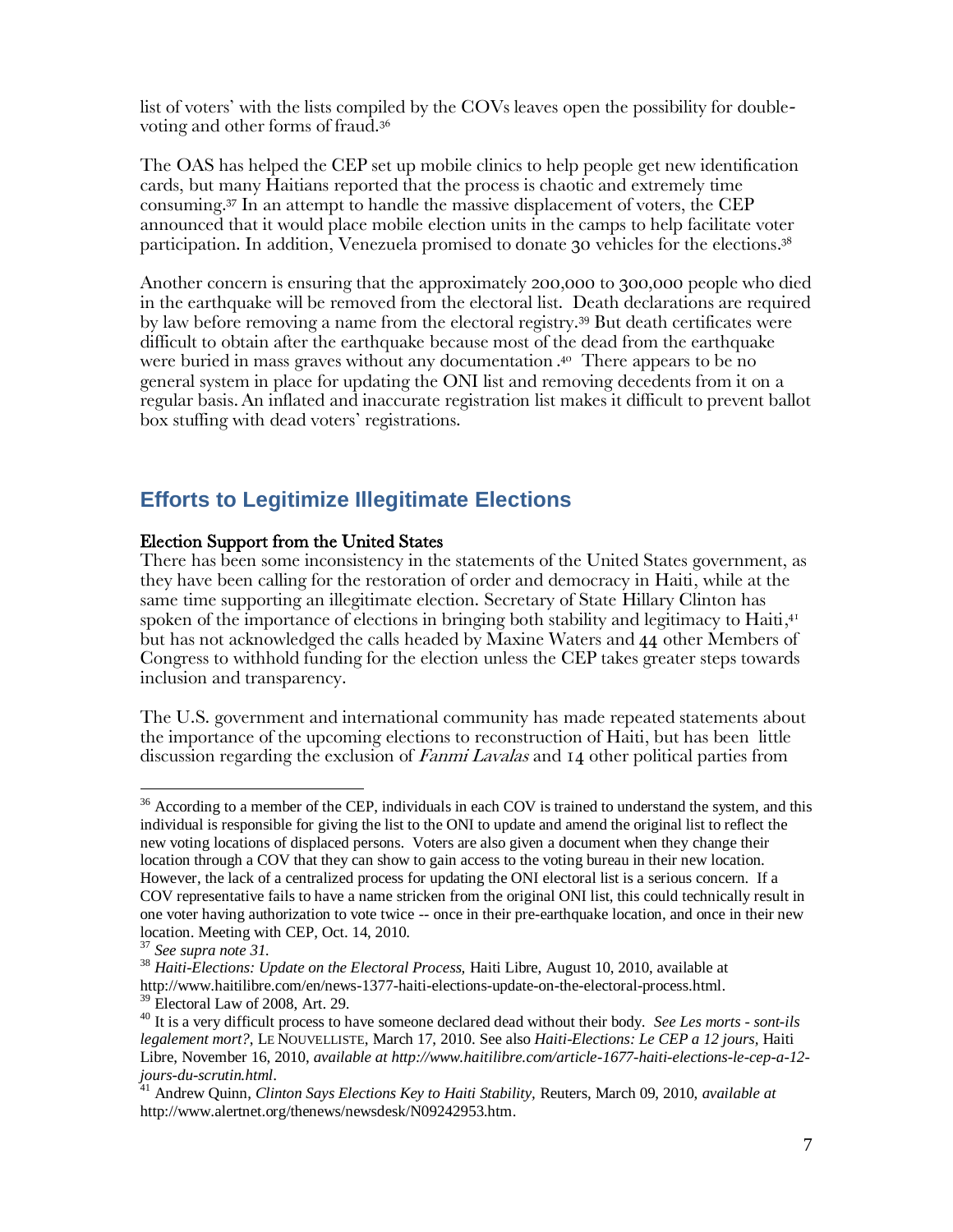participating in the election. Despite several letters and reports demonstrating the flaws in the election, including Senator Richard Lugar's July report, the State Department continues to support the flawed elections.

When asked about the CEP's arbitrary exclusion of both candidates and political parties on September 15, U.S. State Department Spokesperson Phillip Crowley's response was, 'Why don't you ask us again tomorrow and we'll see if we have more to say about this.'<sup>42</sup> No public comment was ever made about the exclusion. Mr. Crowley confirmed the U.S. government's support for the flawed elections at a press briefing on November 22, 2010, 'the United States, along with the international community, has been providing significant support to the Provisional Electoral Council. We've helped to train 5,500 domestic observers in preparation for the upcoming elections.'<sup>43</sup>

#### The International Community's Funding of Illegitimate Elections

The election in Haiti is estimated to cost \$29 million altogether, with the Haitian government footing \$7 million and international donors supplying the rest. Canada pledged \$5.8 million for the support activities of the CEP and Elections Canada, which will be providing technical support.<sup>44</sup> Brazil donated \$500,000.<sup>45</sup> The United States government pledged \$5 million, plus \$10 million spent by the International Foundation for Electoral Systems (an NGO supported by USAID and US Department of State) and USAID.<sup>46</sup> The rest of the electoral funding is to be covered by the European Union.

The CEP is in charge of monitoring all campaign donations of more than \$2,500, but there is widespread concern regarding the CEP's capacity to monitor such financing. The lack of a functioning parliament - due to the expiration of many members' terms in May 2010<sup>47</sup> - makes the effort to monitor illegal spending that much more difficult. Suspicions have been raised in regards to President Préval's recent withdrawal of \$107 million from the Petro Caribe fund for road construction<sup>48</sup>, as opponents say that this money will go to fund his candidates – namely Jude Celestin, the former head of the state-run road building department<sup>49</sup> and President Préval's son in law.<sup>50</sup> The

<sup>&</sup>lt;sup>42</sup> U.S. Department of state. Daily Policy Briefings. September 15, 2010.

http://www.state.gov/r/pa/prs/dpb/2010/09/147203.htm.

<sup>&</sup>lt;sup>43</sup> U.S. Department of state. Daily Policy Briefings. November 22, 2010.

<sup>44</sup> *Canada Pledges \$5.8 Million to Haiti Elections*. CBC News. October 5, 2010

<sup>(</sup>http://www.cbc.ca/politics/story/2010/10/05/haiti-election-aid.html).

<sup>&</sup>lt;sup>45</sup> International Funding of Electoral Process Begins. Haiti Libre, September 19, 2010 (http://www.haitilibre.com/en/news-1222-haiti-elections-the-international-began-to-fund-the-electoralprocess.html).

<sup>46</sup>*CEPR Criticizes US Funding "Elections" in Haiti*, Center for Economic and Policy Research, October 14, 2010, *available at http://www.cepr.net/index.php/press-releases/press-releases/cepr-criticizes-usfunding-for-elections-in-haiti.*

<sup>47</sup> Levi J. Jordan, *Six Months Later: Roadblocks to Haiti's Reconstruction,* American Society Website, July12, 2010 available at http://www.as-

coa.org/articles/2508/Six\_Months\_Later:\_Roadblocks\_to\_Haitis\_Reconstruction/.

<sup>48</sup> Jacqueline Charles, *In Haiti, Where Money is Scarce, Campaigns a Costly Endevor,* Miami Herald, September 3<sup>rd</sup>, 2010, *available at* http://www.miamiherald.com/2010/09/02/v-print/1805922/in-haitiwhere-money-is-scarce.html.

<sup>49</sup> *UN Pledges Support For Haiti as Campaign Begins Ahead of November 28th Elections*, Caricom News Network, *available at* 

http://csmenetwork.com/2/index.php?option=com\_content&view=article&id=9587:haiti-un-pledgessupport-for-haiti-as-campaign-begins-ahead-of-november-28-elections&catid=1:latest-news&Itemid=50.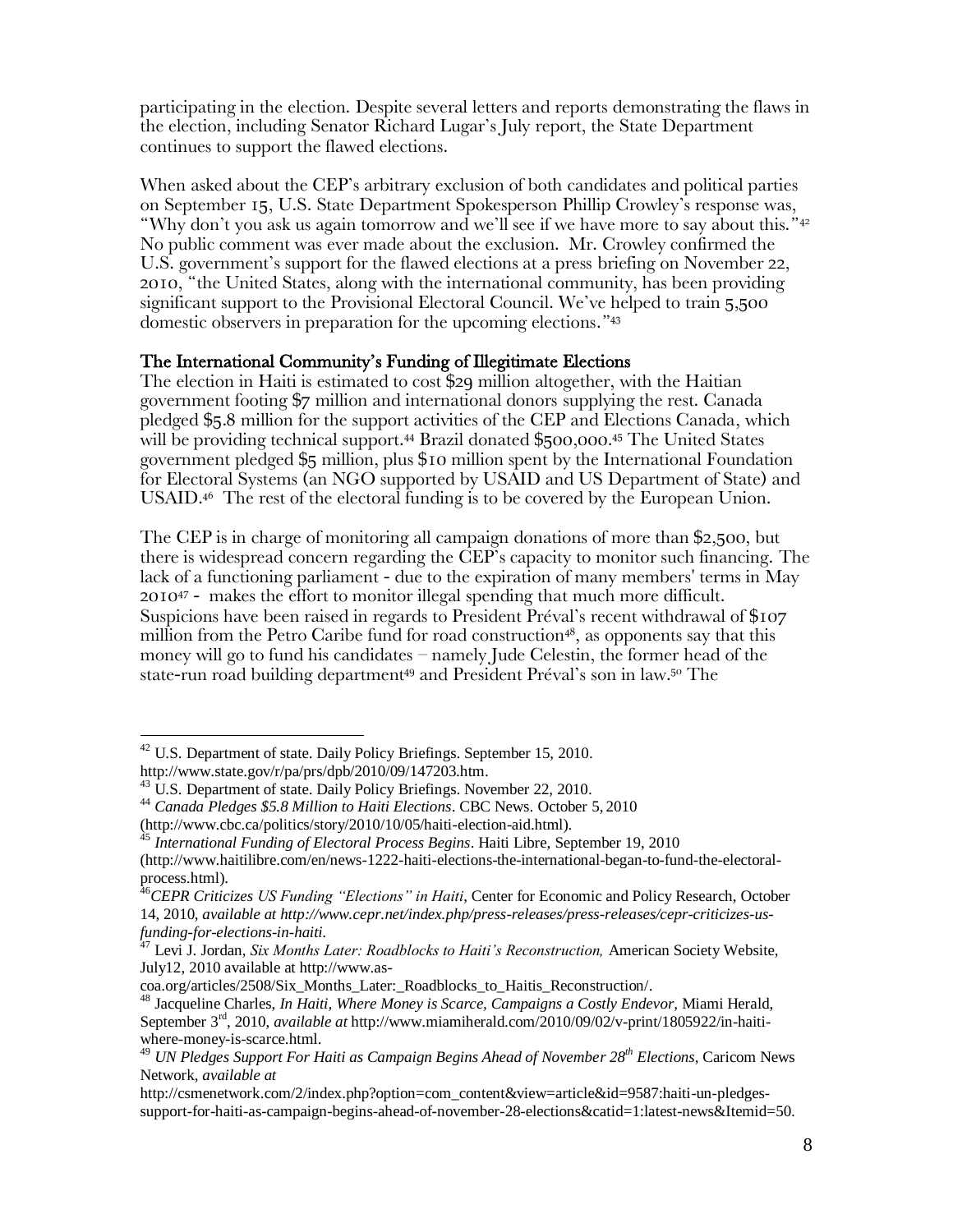preponderance and superior quality of campaign posters from Préval's party, Inite, also raises suspicions about how much funding Inite has received and from what sources.

#### Concern about the Neutrality of International Political Actors

The OAS and CARICOM have committed to sending 193 election observers for the election.<sup>51</sup> Additional observers from the European Union have also been promised, although the exact number has yet to be disclosed.

Election observers from the OAS and CARICOM are largely overlooking instances of scandal and irregularities within the CEP. While they expressed that they are currently offering a sympathetic ear to the concerns of the Haitian people, CARICOM Assistant Secretary General Colin Granderson went on to say that 'when you ask for proof, it's very difficult for them to give you proof.'<sup>52</sup>

United Nations Secretary General Ban Ki-Moon also called for 'transparent and credible elections' in Haiti.<sup>53</sup> MINUSTAH head Edmond Mullet confidently asserted that conditions existed for successful, credible elections in Haiti. In a statement to Reuters, Mullet openly avoided any acknowledgement of the exclusion of the 14 political parties and went on to state that 'You have quite an interesting diversity of candidates from different groups and ideologies...so the choice is there."<sup>54</sup>

Secretary General of the OAS, Jose Miguel Insulza<sup>55</sup> and CARICOM Assistant Secretary General Colin Granderson<sup>56</sup> downplayed and trivialized the concerns of frauds and irregularities regarding the election. The lack of acknowledgement of the electoral conditions that have been openly unfair and non-transparent raises serious questions about the political neutrality of those entrusted to monitor the elections.

# **Result of Unfair Election - Calls for an Election Boycott Rising**

Haitians are fighting the unfair elections in the streets, in the press, and at political meetings. Political organizations from across the spectrum — many of whom have agreed on little else for decades – have condemned the CEP's exclusions. Haitian voters have seen enough electoral charades to recognize one when they see it, and interest in the elections is as low as the elections' stakes are high.

Haiti's 1987 constitution calls for free and fair elections, where every Haitian's right to vote is protected and guaranteed. The outright violation and undermining of these rights

 $^{50}$  Kenneth Kidd. *Haitian Election a Mix of Anger, Money and Corruption*, Toronto Star, November 18<sup>th</sup>, 2010, available at http://www.thestar.com/haiti/governance/article/875966--haitian-election-a-mix-ofanger-money-and-corruption

<sup>51</sup> Wadner Pierre, *Haiti Gears Up for Polls-Again, Sans Lavalas,* IPS, July 30,2010, *available at*  http://ipsnews.net/news.asp?idnews=52330.

<sup>52</sup> *See supra note 12*.

<sup>53</sup> *CARICOM SUMMIT: Transparent Elections Needed For Haiti*, Jamaica Observer, July 5, 2010 *available at* http://www.jamaicaobserver.com/news/CARICOM-SUMMIT--Transparent-elections-needed-for-Haiti.

<sup>54</sup> Joseph Guyler Delva, *US Lawmakers Warn of Flaws in Haiti Vote Process, Reuters, October 08,2010 available at* http://www.alertnet.org/thenews/newsdesk/N08243279.htm.

<sup>&</sup>lt;sup>55</sup>Haiti-Elections: Frauds and Neutrality, Minustah Tries to Reassure, Haiti Libre, September 18, 2010, *available at* http://www.haitilibre.com/en/news-1217-haiti-elections-frauds-and-neutrality-minustah-triesto-reassure.html.

<sup>56</sup> *See supra note 12*.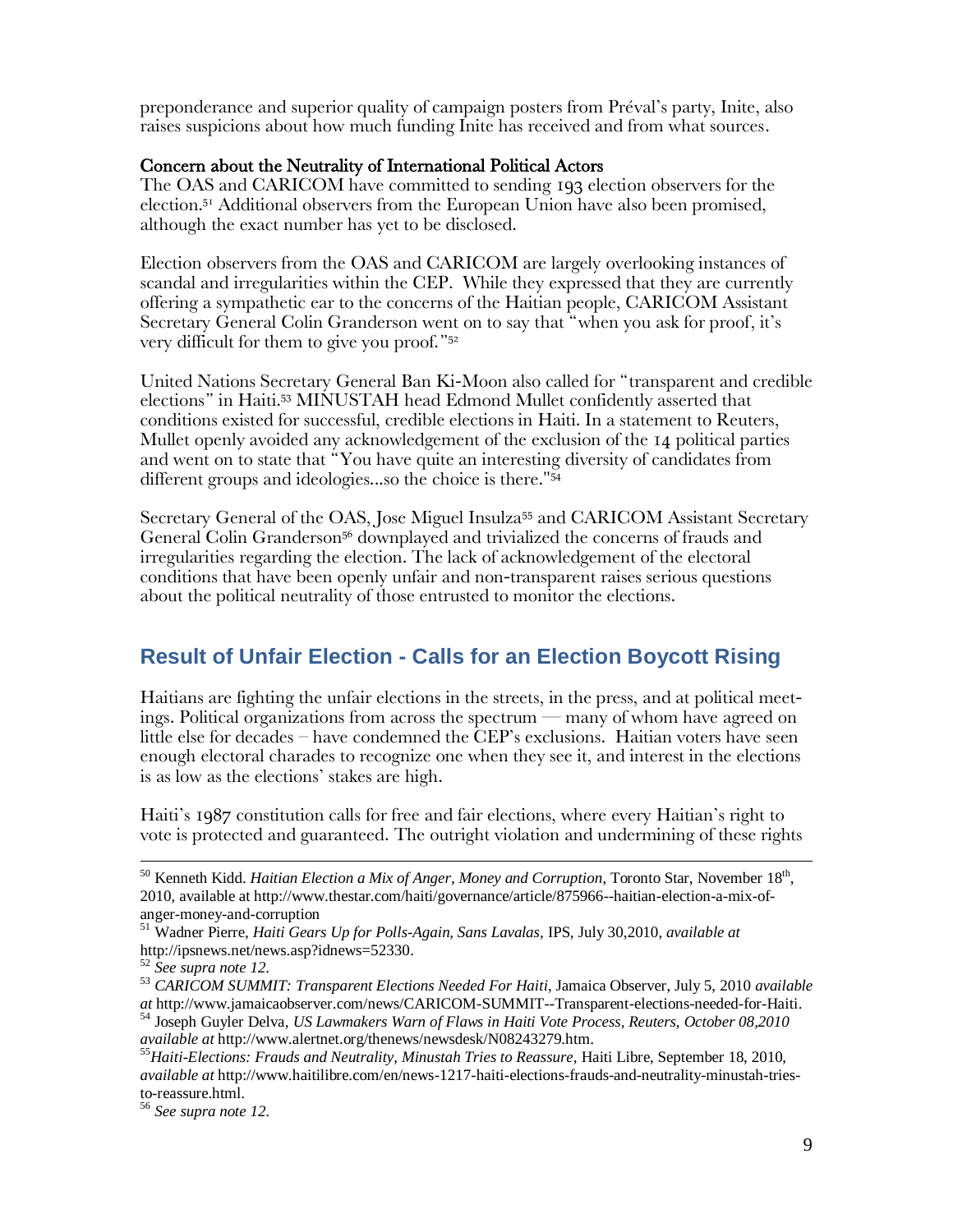and guarantees by the actions of the CEP has led to a volatile political situation where many Haitian political parties as well as individuals are choosing to opt out of the election. This is especially true in the displaced persons camps, where many residents state that they are not ready or willing to participate in the election under the current conditions. 57

In announcing a boycott, the designated head of *Fanmi Lavalas*, Dr. Maryse Narcisse, stated, "For us, this isn't just the exclusion of *Fanmi Lavalas*... What they wanted to exclude is the majority - the people - from the electoral process....For us, the elections that are coming are not fair or honest. They are not democratic." Narcisse went on to say that 'We are not participating… for us this is a selection, not an election."<sup>58</sup> Fanmi Lavalas is not alone. Four other political parties (*Alternative*, UCAAD, *Rasemble* and *Liberation*) dropped out of the race due to concerns regarding the credibility of the CEP to run fair elections.<sup>59</sup>

# **Conclusion**

As the 45 members of the U.S. House of Representatives warned Secretary of State Clinton, the current electoral situation is 'undermining the Haitian people's right to vote as well as the resulting government's ability to govern<sup>".60</sup> The next Haitian government will need to ask its citizens to make sacrifices in order to implement the reconstruction plans. People will have to relocate their homes and businesses, go without water, government services, even food and tolerate many inconveniences as the damaged cities are taken down and rebuilt in new ways.

A government can obtain these kinds of sacrifices in two ways: it can develop trust or it can use force. A government elected by a small fraction of the voters who could chose only parties approved by the outgoing government will be hard-pressed to develop trust. We may have seen the future as Hurricane Tomas was approaching Haiti, and residents of the Corail-Cesselesse displacement camp refused an evacuation order, even though they knew the camp risked deadly flooding and landslides, because they did not trust the government's promises that they could return after the storm. In the days leading up to the elections, Haitians have been demonstrating against the flawed elections and the uncontrollable spread of cholera. Haitian police and UN peacekeeping forces have attempted to quell the protests by firing bullets and teargas canisters into the crowds.

If the new Haitian government cannot induce trust, it will have to obtain its citizens' cooperation through force. Forcing large numbers of people to do anything is difficult; forcing people who have nothing to lose and have already suffered as much as they can bear, with a small and inexperienced police force, will be next to impossible. Trying to apply this force risks the chaos that Senator Lugar warned of.

Neither the Haitian nor United States governments appear willing to heed any of these warnings. The United States is sending \$15 million to support the elections, while the State Department dodges questions about the elections' flaws at press conferences. The

<sup>57</sup> *See supra note 5.* 

<sup>58</sup> *See supra note 5.* 

<sup>59</sup> *See supra note 4.*

<sup>60</sup> *See supra note 54.*